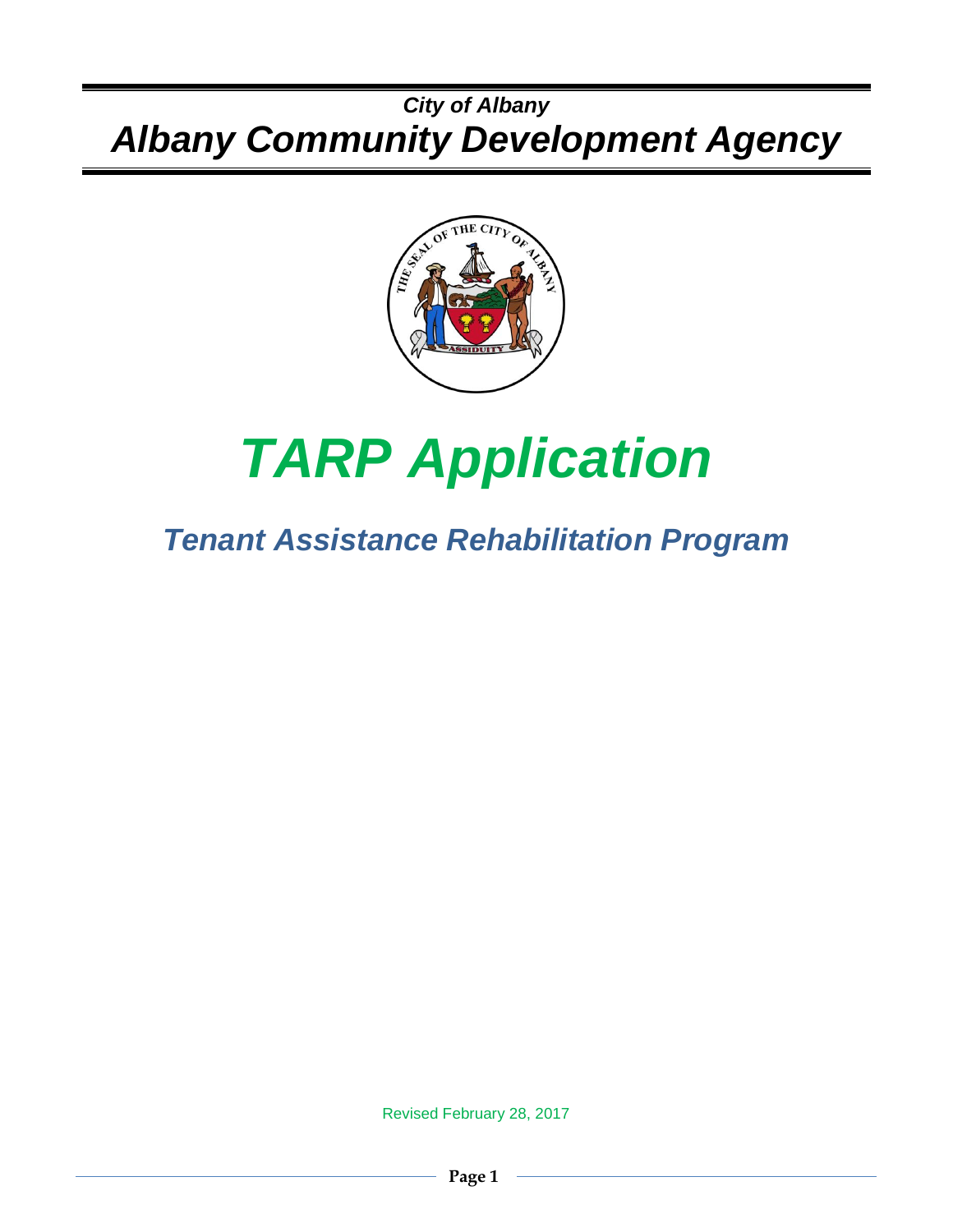#### **APPLICATION CHECKLIST FOR TARP**

An application is not complete and **WILL NOT** be accepted unless the following items are submitted **ALL AT ONCE**: \_\_\_\_\_\_\$50.00 Application Fee (in the form of a **money order** or a **certified Check**) made payable to ACDA (non-refundable) *(From Property Owner)* \_\_\_\_\_\_ A copy of the **Recorded** deed to the property *(From Property Owner)* \_\_\_\_\_\_ Copy of homeowner's insurance policy *(From Property Owner) (If property is located in a floodplain, a copy of homeowner's flood insurance policy is also required)* \_\_\_\_\_\_ Copy of photo ID of **ALL OWNERS** (Drivers License or non-driver ID card issued by DMV) ALL documents MUST be signed EXACTLY as name appears on the picture ID. *(From Property Owner)* \_\_\_\_\_\_ Property tax receipt for prior twelve months *(From Property Owner) - City Hall 518-434-5035* \_\_\_\_\_\_ School tax receipt for prior twelve months *(From Property Owner) - City School District-518-475-6035* \_\_\_\_\_\_ Water and sewer receipts (last three received) *(From Property Owner)-Albany Water Board-518-434-5300* \_\_\_\_\_\_ Mortgage statement showing principal, interest and escrow amounts *(From Property Owner)* \_\_\_\_\_\_ Photograph of front of property, plus photos of any extreme damage to the property *(From Property Owner)* \_\_\_\_\_\_ Structural Engineer Report / architectural drawing if the building has been **vacant for more than six months**. Sketched plans are required when structural modifications are proposed or there is extensive interior fire damage. *(From Property Owner)* **Backup documentation of all sources of the Tenants Income as listed below:** \_\_\_\_\_\_ Copy of photo ID of **ALL Tenants** (Drivers License or non-driver ID card issued by DMV) ALL documents MUST be signed EXACTLY as name appears on the picture ID. *(From Tenant)* \_\_\_\_\_\_ Copies of their **paystubs for the most recent two months** AND a **copy of their most recent Federal Income Tax Return with ALL attachments, including W-2 forms**. *(From Tenant)* **\_\_\_\_\_\_ Self-employed** applicants must submit copies of their federal income tax returns with all attachments for the last **three years.** Eligibility will be based on the most recent year's verifiable income. *(From Tenant)* \_\_\_\_\_\_ Bank Statements*(provide at least 2 months)* for All Accounts *(Must have Customer and Bank name)(From Tenant)* \_\_\_\_\_\_ Interest and Dividend income statements **(provide at least 2 months**). *(From Tenant)* \_\_\_\_\_\_ Social Security, SSI and Pension award letters showing gross income amounts. *(From Tenant)* \_\_\_\_\_\_ Child Support and Alimony statement from Family Court for the person making the payment. *(From Tenant)* \_\_\_\_\_\_ Other Income not listed above must also be included with supporting documentation. *(From Tenant)*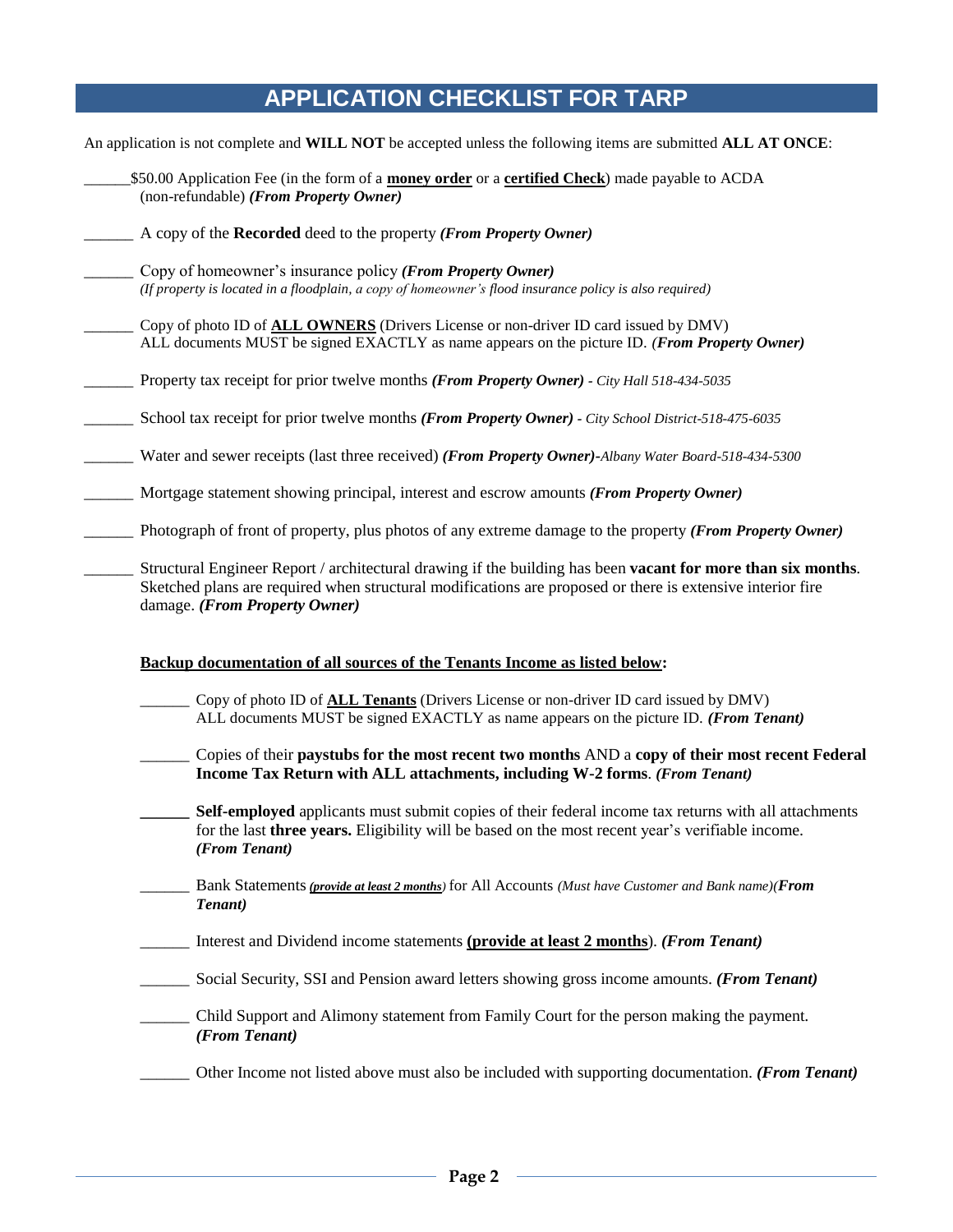

CITY OF ALB Kathy M. Sheehan ALBANY COMMUNITY DEVELOPMENT AGENCY Mayor 200 HENRY JOHNSON BOULEVARD ALBANY, NEW YORK 12210-1522 (518) 434-5240 **•** FAX (518) 434-5242 www.AlbanyNY.gov

#### **REHABILITATION APPLICATION FOR Tenant Assistance Rehabilitation Program (TARP)**

Are you an immediate relative, employee, agent, consultant, or officer of any official of the City of Albany (either elected or appointed) or are you an employee, agent, consultant, or officer of any Neighborhood Improvement Corporation? **YES / NO**

If yes, state name(s)  $\&$  relationship(s):

| Applicant/Owner #1 (PLEASE PRINT CLEARLY): |             | Applicant/Owner #2 (PLEASE PRINT CLEARLY): |             |  |  |
|--------------------------------------------|-------------|--------------------------------------------|-------------|--|--|
| Full Name:                                 |             | Full Name:                                 |             |  |  |
| Social Security #: ___ __ __ _ _ _ _ _ _ _ |             | Social Security #: ___ __ __ _ _ _ __ _    |             |  |  |
| Address:                                   |             | Address:                                   |             |  |  |
| City / State / ZIP:                        |             | City / State / ZIP:                        |             |  |  |
| Home Telephone:                            |             | Home Telephone:                            |             |  |  |
|                                            |             |                                            |             |  |  |
| Work:                                      | Cell:       | Work:                                      | Cell:       |  |  |
| E-mail:                                    |             | E-mail:                                    |             |  |  |
| Employer's Name:                           |             | Employer's Name:                           |             |  |  |
| Employer's Address:                        |             | Employer's Address:                        |             |  |  |
| Years Employed:                            | Salary: \$  | Years Employed:                            | Salary: \$  |  |  |
| Other Income:                              | Amount: \$  | Other Income:                              | Amount: \$  |  |  |
| <b>Bank Name:</b>                          |             | <b>Bank Name:</b>                          |             |  |  |
| <b>Bank Address:</b>                       |             | <b>Bank Address:</b>                       |             |  |  |
| Acct. Type:                                | Balance: \$ | Acct. Type:                                | Balance: \$ |  |  |
| Auto loan balance: \$                      | Payment: \$ | Auto loan balance: \$<br>Payment: \$       |             |  |  |
| Credit card balance: \$                    | Payment: \$ | Credit card balance: \$                    | Payment: \$ |  |  |
| Other debts:                               |             | Other debts:                               |             |  |  |
|                                            |             |                                            |             |  |  |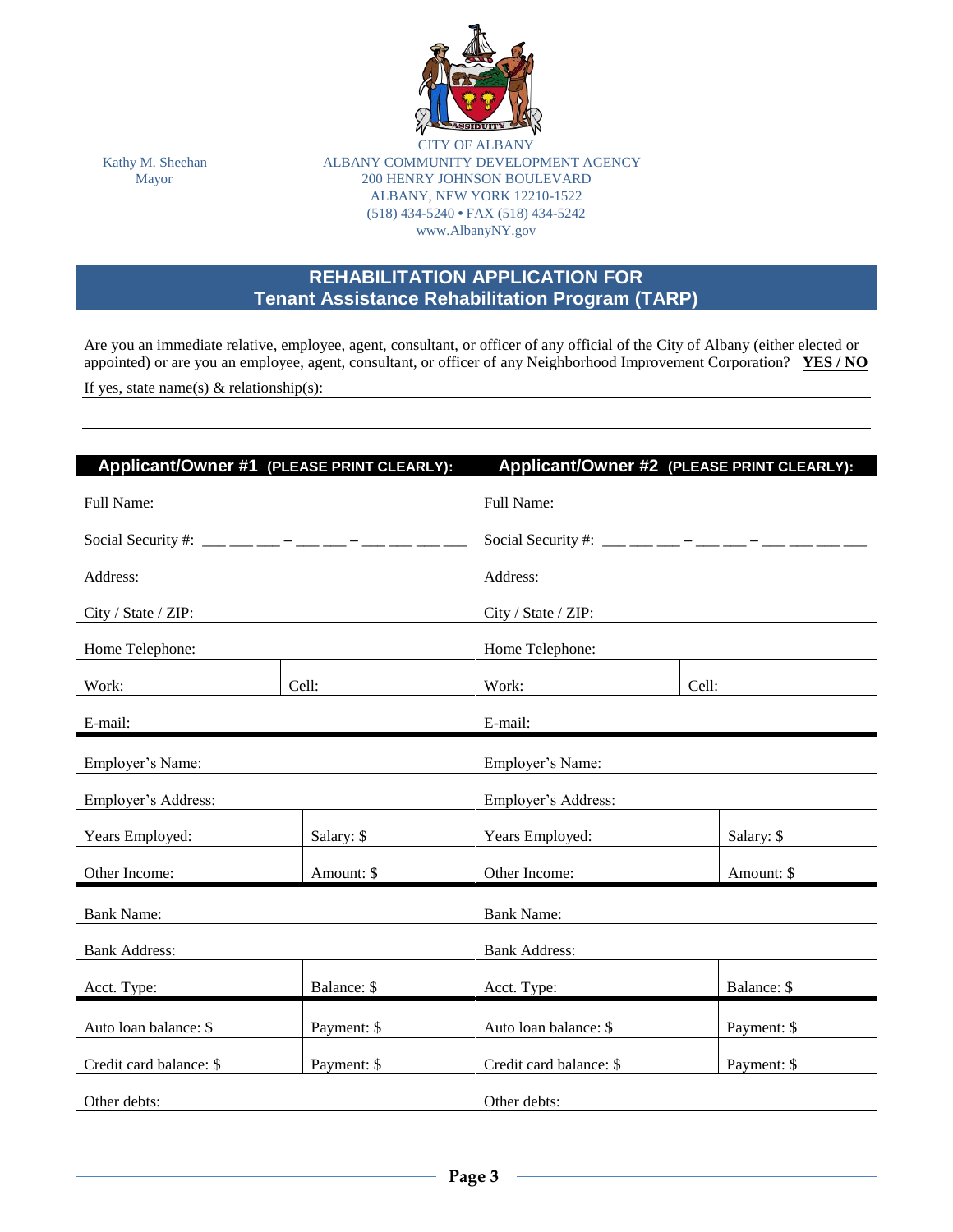#### **TARP APPLICATION, CONTINUED**

| Property to be rehabilitated:          |                  |                                  |                   |              |     |
|----------------------------------------|------------------|----------------------------------|-------------------|--------------|-----|
| Bank name:<br>Existing mortgage? $Y/N$ |                  |                                  |                   |              |     |
| Total monthly payment: \$              |                  | Taxes included in payment? $Y/N$ |                   |              |     |
| Unit #1 proposed rent: $\$             | # of bedrooms:   | Occupied? $Y/N$                  | Heat incl ? $Y/N$ | Util. incl.? | Y/N |
| Unit #2 proposed rent: $\$             | $#$ of bedrooms: | Occupied? $Y/N$                  | Heat incl ? $Y/N$ | Util. incl.? | Y/N |
| Unit #3 proposed rent: $\$             | $#$ of bedrooms: | Occupied? $Y/N$                  | Heat incl ? Y/N   | Util. incl?  | Y/N |
| Unit #4 proposed rent: $\$             | # of bedrooms:   | Occupied? $Y/N$                  | Heat incl?<br>Y/N | Util. incl?  | Y/N |

#### **ANY KNOWINGLY FALSE INFORMATION SUPPLIED BY THE APPLICANT(S) WILL RENDER THIS APPLICATION NULL AND VOID.**

**Each applicant certifies that all information in this application is true to the best of his or her knowledge and belief.**

**Verification may be obtained from any sources named in this document.**

| Applicant/Owner #1 Signature: | Date: |
|-------------------------------|-------|
|                               |       |
| Applicant/Owner #2 Signature: | Date: |
|                               |       |
| Reviewed by:                  | Date: |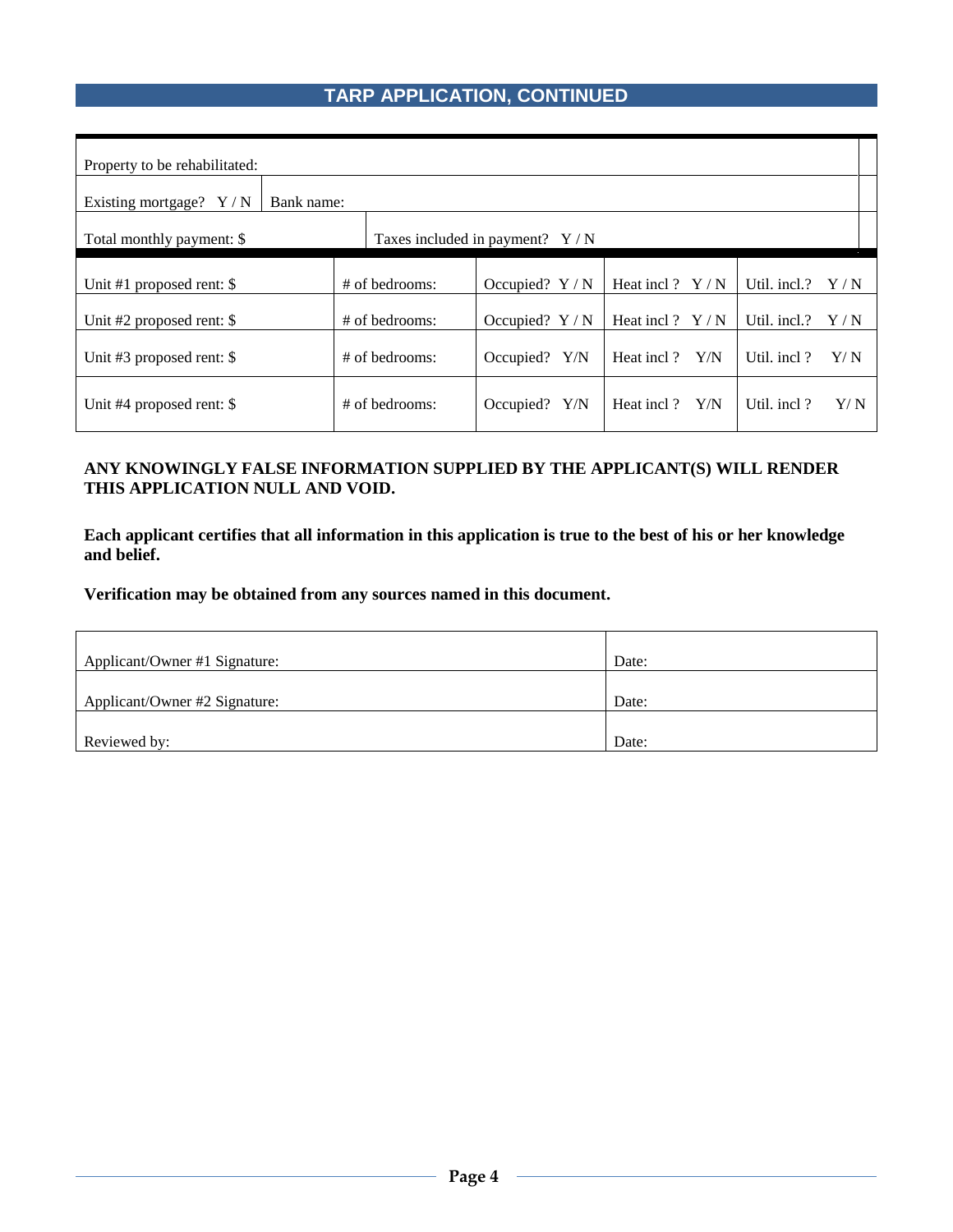#### **TENANT DISPLACEMENT FORM / RECEIPT OF PROGRAM GUIDELINES CERTIFICATION**

Dear Landlord(s):

*(This page is to be filled out by the Owner/Landlord)*

Since you have applied to this agency for financial and technical assistance to rehabilitate your house, you have certain responsibilities. One of these concerns any tenants living in your building. It is general policy of the Albany Community Development Agency to avoid displacement of existing tenants.

However, in some cases, permanent displacement of tenants may be necessary due to substantial or "gut" rehabilitation. In such cases, you must assume responsibility for aiding the displaced tenants in finding safe, sanitary and decent housing at a price the tenant can afford. If displacement does occur, the tenants are eligible for moving expenses according to a fixed schedule.

Whether or not tenants are being displaced, the agency requires you to inform the tenants of the fact that you have applied for rehab assistance and of their rights.

**Please check one** of the following boxes to show what you intend to do with your building:

- $\Box$  I have no tenants in the building I wish to rehabilitate; therefore no tenants will be displaced.
- As a recipient of Community Development funds to aid in rehabilitating my property. I hereby certify I have no intention on displacing any of my tenants due to the work being done on the property. I further understand that a false statement may result in forfeiture of any and all assistance received.
- As a recipient of Community Development Funds to aid in rehabilitating my property, it will be necessary to permanently relocate existing tenant(s) of the property due to work and I hereby promise to do all that I reasonably can to aid the displaced tenant(s) in finding safe, sanitary and decent housing at a price they can afford.

By signing below, I/we confirm that I/we have received, read, and understand the program guidelines relating to:

- TENANT ASSISTANCE REHABILITATION PROGRAM (TARP)
- $L$ EAD

**For houses built prior to January 1, 1978**: I/we understand that since I/we have applied to this Agency for assistance from one or more of the above programs, based on HUD requirements (24CFR, Part 35), ACDA will perform an initial lead hazard inspection and clearance testing for lead based paint hazards. Based on this inspection, the appropriate procedures for lead abatement will be required.

| Applicant / Owner #1 Signature: | Date: |
|---------------------------------|-------|
| Applicant / Owner #2 Signature: | Date: |
| <b>Rehab Property Address:</b>  |       |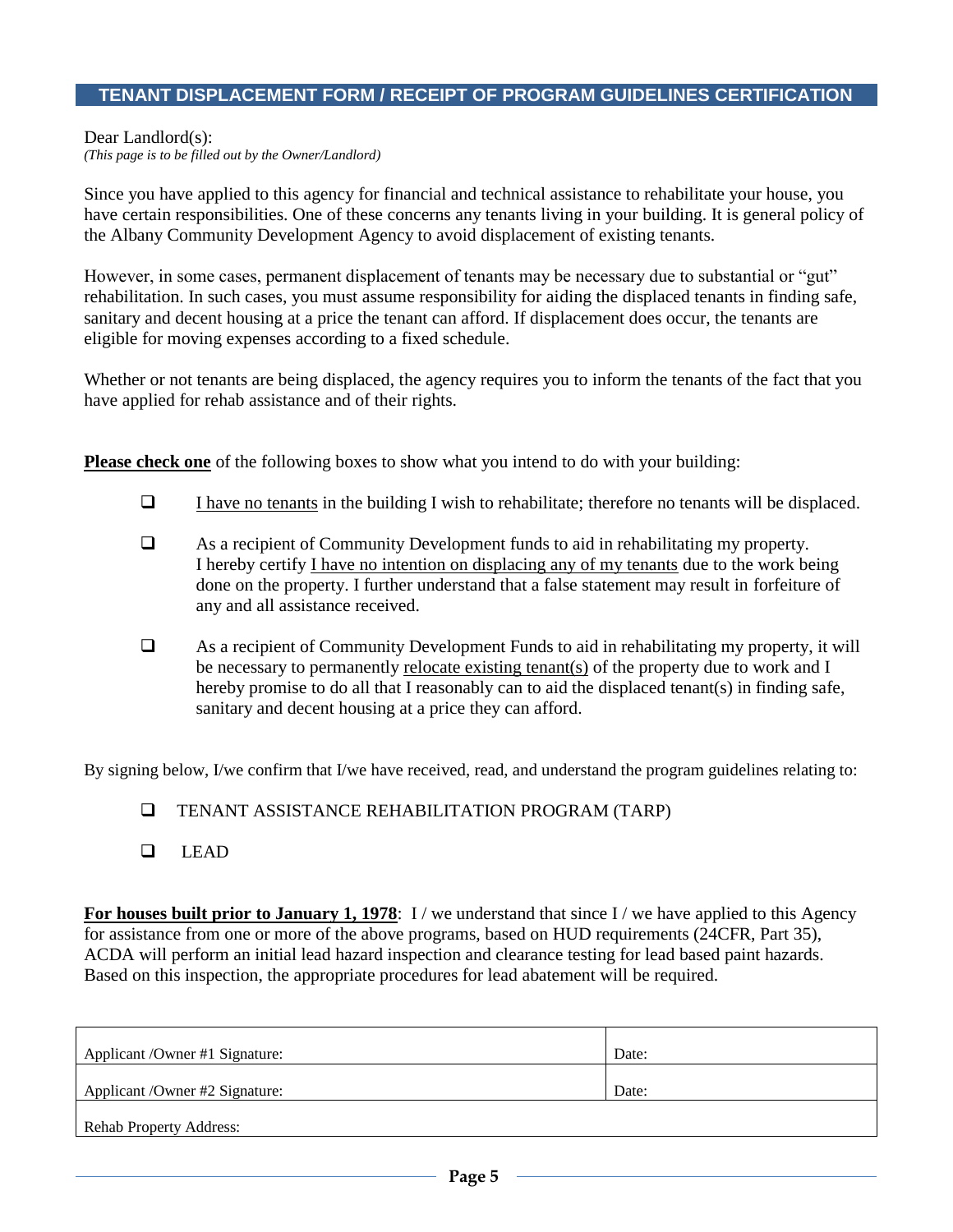## **RELEASE FORM (Owner)**

I / We, the undersigned, hereby authorize the Albany Community Development Agency and its agents/ employees to obtain credit, financial, income tax and any additional information necessary to process this application.

I / We also authorize the Social Security Administration to disclose information relative to the amount of my gross benefit to the Albany Community Development Agency.

| <b>Applicant/Owner #1:</b> | <b>Applicant/Owner #2:</b> |
|----------------------------|----------------------------|
|                            |                            |
| Signature:                 | Signature:                 |
|                            |                            |
| Date:                      | Date:                      |
|                            |                            |
| Social Security #:         | Social Security #:         |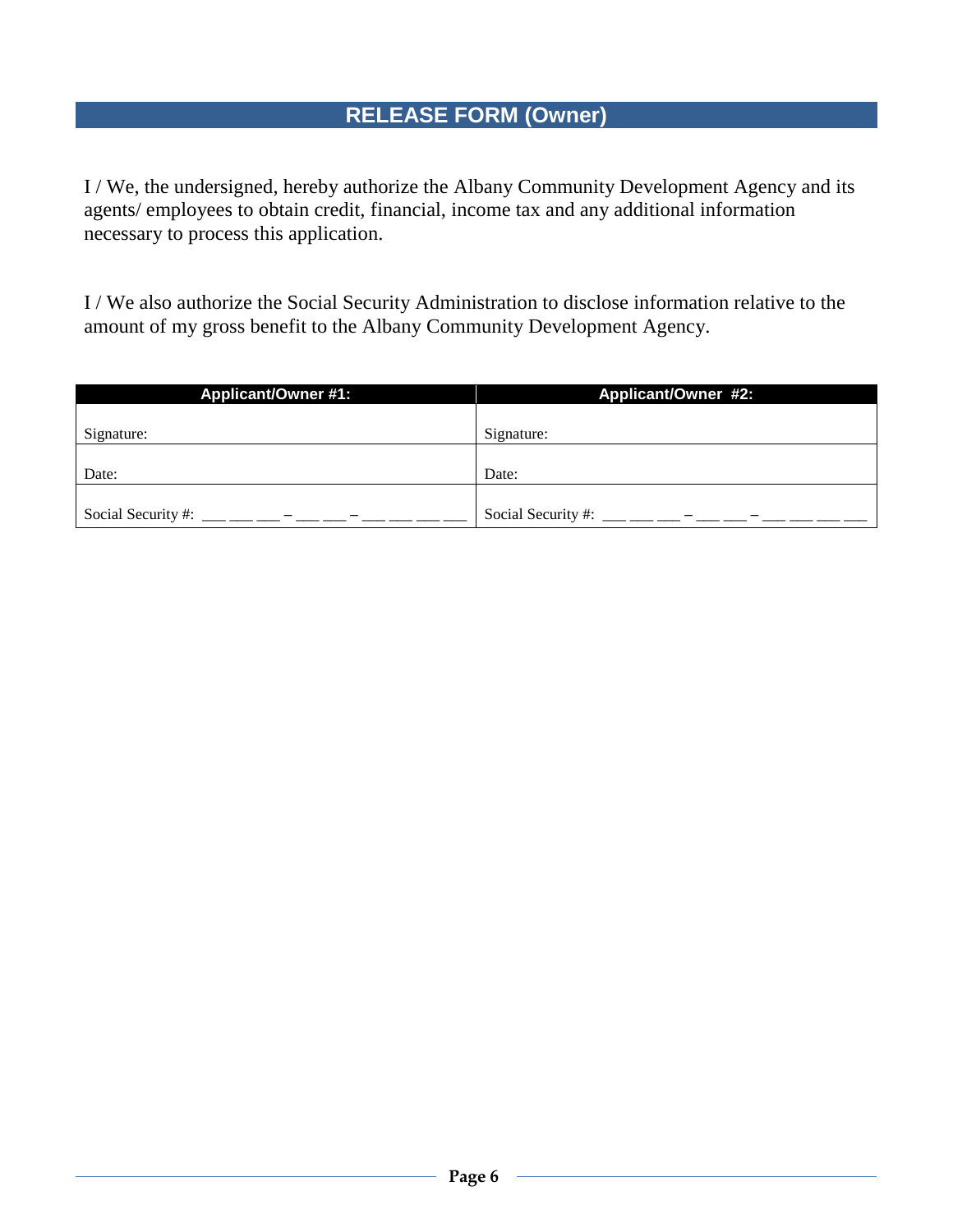### **PROPERTY DESCRIPTION FORM (Owner)**

|                   | Applicant/Owner #1 (PLEASE PRINT CLEARLY): |                 | Applicant/Owner #2 (PLEASE PRINT CLEARLY): |  |
|-------------------|--------------------------------------------|-----------------|--------------------------------------------|--|
|                   |                                            |                 |                                            |  |
| Full Name:        |                                            | Full Name:      |                                            |  |
|                   |                                            |                 |                                            |  |
| Home Telephone:   |                                            | Home Telephone: |                                            |  |
|                   |                                            |                 |                                            |  |
| Work:             | Cell:                                      | Work:           | Cell:                                      |  |
|                   |                                            |                 |                                            |  |
| E-mail:           |                                            | E-mail:         |                                            |  |
|                   |                                            |                 |                                            |  |
| Property address: |                                            |                 |                                            |  |

#### **PERSON(S) WE SHOULD CONTACT TO ARRANGE AN INSPECTION OF THE PROPERTY (IF DIFFERENT THAN ABOVE):**

Name:

Home phone #:  $\Box$  Cellphone #:

| <b>PROPERTY CONDITION:</b> |           |                                      |                                 |                                 |  |  |
|----------------------------|-----------|--------------------------------------|---------------------------------|---------------------------------|--|--|
| <b>FLOOR</b><br>#          | APT.<br># | <b>CURRENTLY</b><br><b>OCCUPIED?</b> | <b>EXISTING#</b><br>OF BEDROOMS | <b>PROPOSED#</b><br>OF BEDROOMS |  |  |
|                            |           | $NO$ $\Box$<br>$YES$ $\Box$          |                                 |                                 |  |  |
|                            |           | $YES$ $\Box$<br>$NO$ $\Box$          |                                 |                                 |  |  |
|                            |           | YES $\Box$<br>$NO$ $\Box$            |                                 |                                 |  |  |
|                            |           | $YES$ $\Box$<br>$NO$ $\Box$          |                                 |                                 |  |  |
|                            |           | $NO$ $\Box$<br>$YES$ $\square$       |                                 |                                 |  |  |

Which floor(s) / unit(s) will be rented, if any?

Please list any repairs the property needs: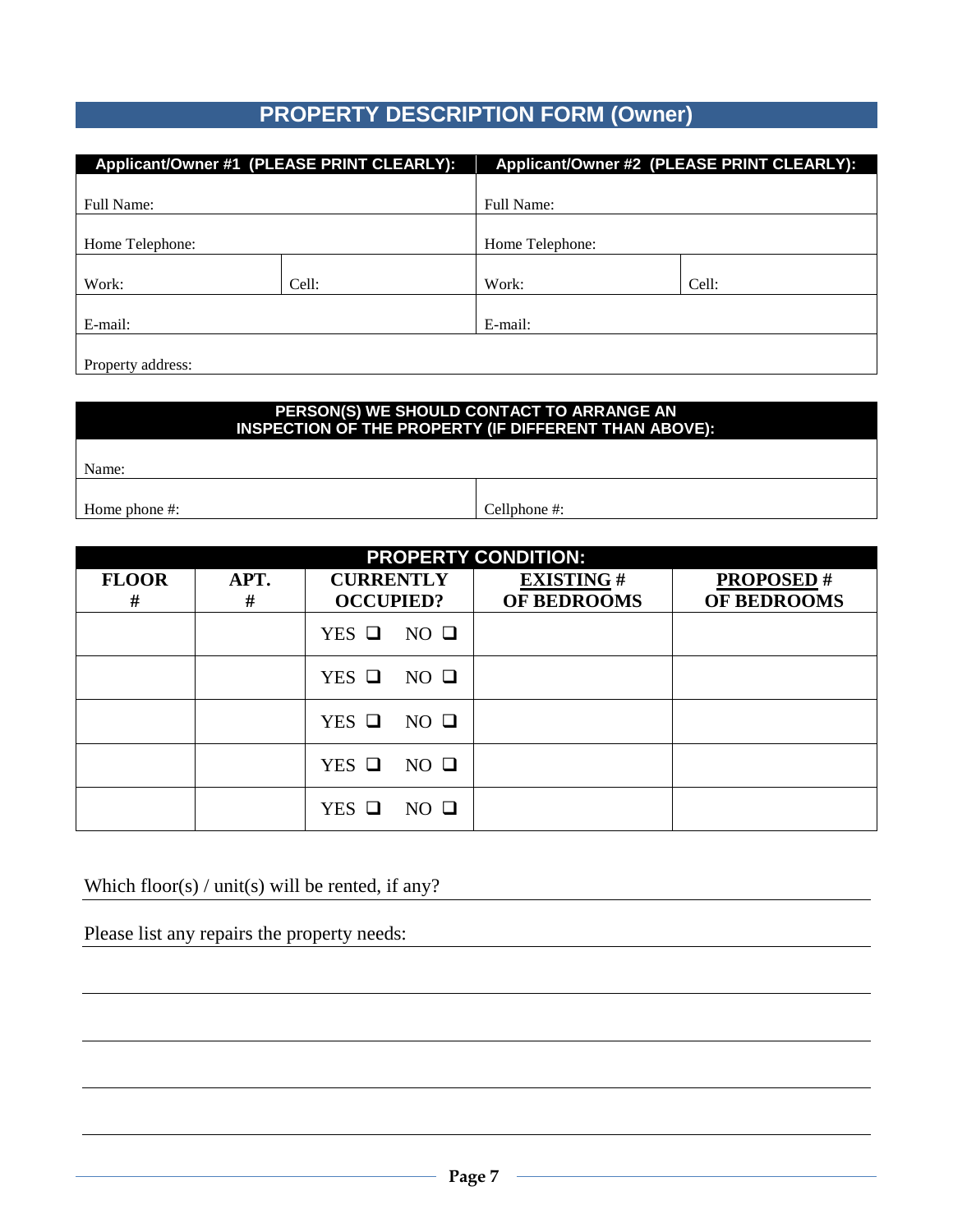#### **MONITORING AND CERTIFICATION AGREEMENT FORM (FOR TENANT ONLY)**

#### **This form must be filled out by each Tenant of the building (one form per unit). Copy/ request extra forms as needed.**

| Unit #: Floor #: $\Box$ Floor #: $\Box$ # of Bedrooms: $\Box$ Is this unit currently occupied? $\Box$ or vacant? $\Box$ |                             |                          |                                           |                                                        |                 |                                         |
|-------------------------------------------------------------------------------------------------------------------------|-----------------------------|--------------------------|-------------------------------------------|--------------------------------------------------------|-----------------|-----------------------------------------|
| How much is your monthly rent? \$                                                                                       |                             |                          |                                           |                                                        |                 |                                         |
| Does rent include heat?                                                                                                 | $NO$ $\Box$<br>$YES$ $\Box$ |                          |                                           | Is your rent paid by Section 8?                        | $YES$ $\square$ | $NO$ $\Box$                             |
| Does rent include electric?                                                                                             | $YES$ $\Box$<br>$NO$ $\Box$ |                          |                                           | Is your rent paid by Social Services?                  | $YES$ $\Box$    | $NO$ $\square$                          |
| HEAD OF HOUSEHOLD'S TELEPHONE NUMBERS:                                                                                  |                             |                          |                                           |                                                        |                 |                                         |
| Is this a female head of household with child (ren)?                                                                    |                             | $YES$ $\square$          | $NO$ $\Box$                               |                                                        |                 |                                         |
| Is anyone over age 61 in this household?                                                                                |                             | $YES$ $\Box$             | $NO$ $\Box$                               |                                                        |                 |                                         |
| Is the head of household or spouse disabled?                                                                            |                             | $YES$ $\Box$             | $NO$ $\Box$                               | If yes, list type(s) of disability(-ies) on next line: |                 |                                         |
|                                                                                                                         |                             |                          |                                           |                                                        |                 |                                         |
| Which of the following do you consider your family to be? (Check <b>ALL</b> that apply)                                 |                             |                          |                                           |                                                        |                 |                                         |
| $\Box$ Black / African American                                                                                         |                             | $\Box$ White / Caucasian |                                           | $\Box$ Hispanic                                        |                 |                                         |
| $\Box$ Asian                                                                                                            |                             |                          | $\Box$ Native Hawaiian / Pacific Islander |                                                        |                 | $\Box$ American Indian / Alaskan Native |
|                                                                                                                         |                             |                          |                                           |                                                        |                 |                                         |

HOUSEHOLD COMPOSITION: List the full legal names of all household members. "Household" is defined as all the persons who occupy a housing unit. The occupants may be a single family, one person living alone, two or more families living together, or any other group of related or unrelated persons who share living arrangements.

| <b>Legal Name</b> | Relation to Head   Sex   Age   D.O.B. |  | Soc. Sec. # | <b>Occupation</b> |
|-------------------|---------------------------------------|--|-------------|-------------------|
|                   | <b>SELF</b>                           |  |             |                   |
|                   |                                       |  |             |                   |
|                   |                                       |  |             |                   |
|                   |                                       |  |             |                   |
|                   |                                       |  |             |                   |
|                   |                                       |  |             |                   |
|                   |                                       |  |             |                   |
|                   |                                       |  |             |                   |
|                   |                                       |  |             |                   |
|                   |                                       |  |             |                   |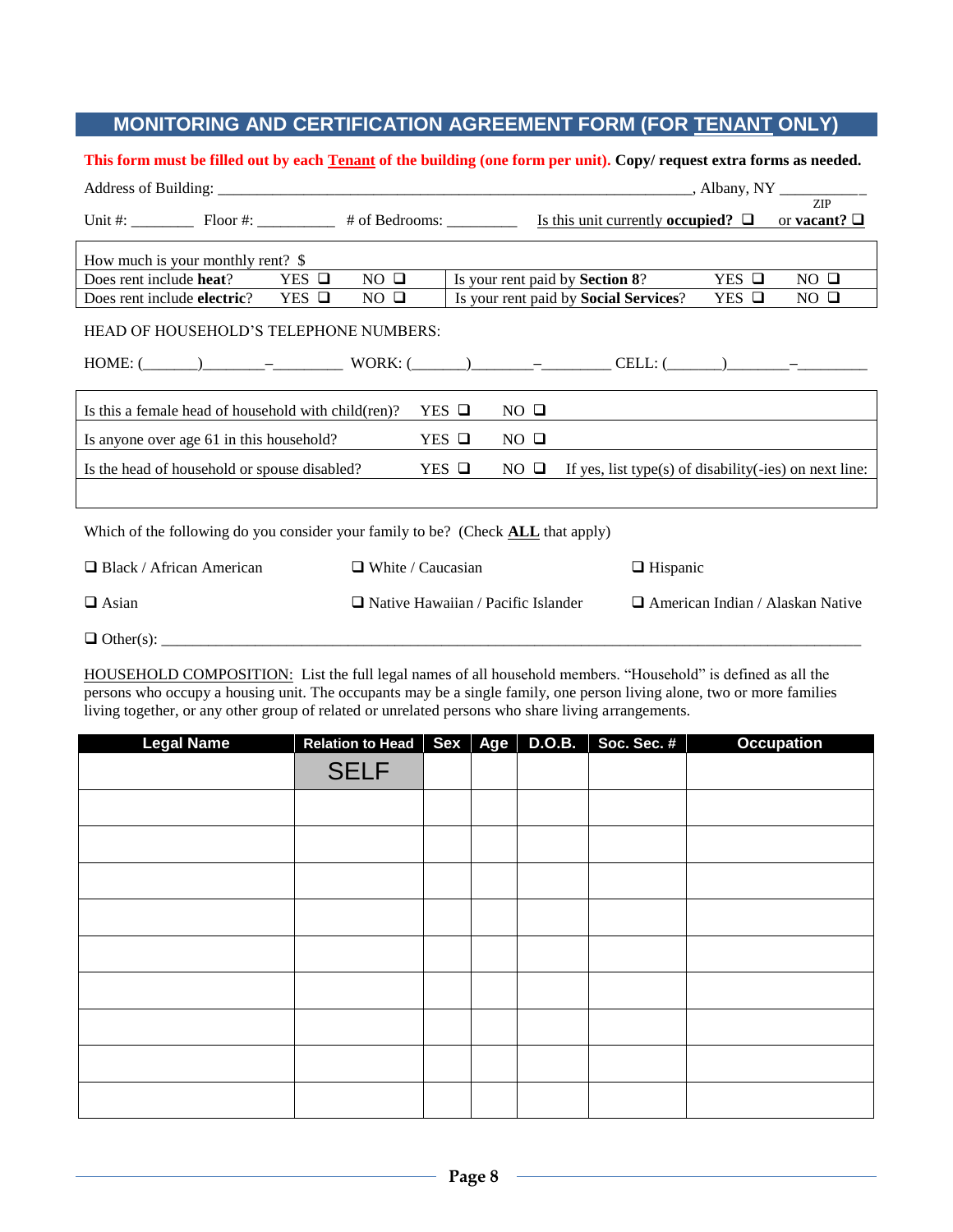#### **INCOME & ASSET INFORMATION (THIS PAGE IS FOR THE TENANT'S HOUSEHOLD ONLY)**

**Tenants, please provide info for everyone receiving income in your household. Copy/ request extra forms as needed.**

| <b>TYPE OF INCOME</b>              | <b>HOUSEHOLD MEMBER(S) WHO RECEIVE IT</b> | TOTAL ANNUAL AMT. |
|------------------------------------|-------------------------------------------|-------------------|
| Wages                              |                                           |                   |
| Overtime                           |                                           |                   |
| Commissions                        |                                           |                   |
| Fees                               |                                           |                   |
| <b>Tips</b>                        |                                           |                   |
| <b>Bonuses</b>                     |                                           |                   |
| Unemployment                       |                                           |                   |
| <b>Social Services</b>             |                                           |                   |
| Net business income                |                                           |                   |
| Cash withdrawal from business      |                                           |                   |
| Disability                         |                                           |                   |
| Social Security                    |                                           |                   |
| Pension                            |                                           |                   |
| Workers' Compensation              |                                           |                   |
| Annuities                          |                                           |                   |
| Insurance policy payment           |                                           |                   |
| Death benefit payments             |                                           |                   |
| Armed Services payments            |                                           |                   |
| Child support                      |                                           |                   |
| Alimony                            |                                           |                   |
| <b>Bank</b> interest               |                                           |                   |
| Dividends                          |                                           |                   |
| Rental income                      |                                           |                   |
| Monetary gifts rec'd on reg. basis |                                           |                   |

| <b>TYPE OF ASSET</b>            | <b>HOUSEHOLD MEMBER(S) WHO OWN IT</b> | <b>TOTAL VALUE</b> |
|---------------------------------|---------------------------------------|--------------------|
| Additional houses / real estate |                                       |                    |
| Stocks, bonds, etc.             |                                       |                    |
| Savings & checking accounts     |                                       |                    |
| Other (specify):                |                                       |                    |

**Under penalties of perjury, I declare that I received the above information, and to the best of my knowledge and belief, it is true and complete for all household members. I hereby authorize the Albany Community Development Agency and its agents/ employees to obtain additional information and verifications as may be necessary.**

| ALL ADULT HOUSEHOLD MEMBERS MUST SIGN BELOW: | Date:        |
|----------------------------------------------|--------------|
| Adult $#1$ :                                 | Adult $#3$ : |
| Adult #2:                                    | Adult #4:    |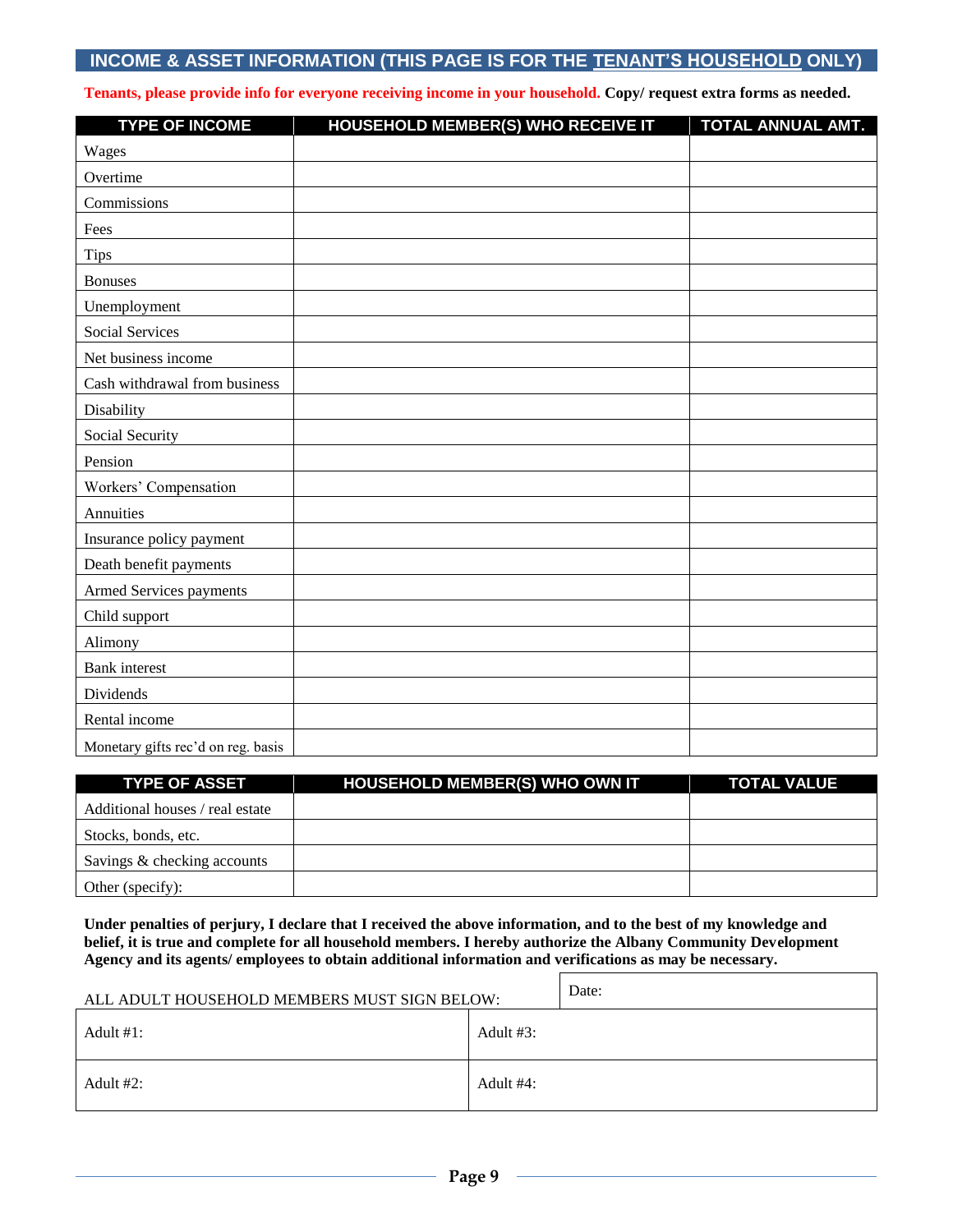#### **CITY OF ALBANY COMMUNITY DEVELOPMENT AGENCY LEAD–BASED PAINT HAZARD CONTROL PROGRAM (TENANT'S HOUSEHOLD)**

#### **INFORMATION SHEET**

The owner of the property where you live has applied for federal funds to identify and control LEAD paint hazards in your home. The primary goal of this program is to reduce the hazards posed to children from LEAD paint in homes. Information on the hazards of LEAD paint is provided in the attached pamphlet.

For children in your household under 6 years of age, it is necessary that they be screened for blood-LEAD levels, within 6 months of this date *and* within 60 days after the completion of the lead treatment. If this screening is not covered by your insurance, please contact the **Albany County Health Department at (518) 447-4620** for information on blood LEAD level screening and the hazards of LEAD paint.

If the property is accepted into this program, a number of activities will take place: First, LEAD staff will conduct an inspection of painted surfaces. This inspection will identify those surfaces that contain LEAD-based paint and work write-ups will be prepared. Only LEAD contractors who are trained and certified under federal requirements and approved for this program will do LEAD treatment. The LEAD program will conduct an inspection after the work is completed to measure the effectiveness of the treatments. Residents may contact the owner if they wish to review the work to be done.

#### **NOTICE OF NON-DISPLACEMENT & TEMPORARY RELOCATION**

If assistance is provided to the property and LEAD paint hazard control work needs to be performed, you **will not** be permanently displaced. The Federal Uniform Relocation Assistance and Real Property Acquisition Policies of 1970, as amended, protect you from displacement. However, if you do decide to move permanently for reasons of your own, you will not be eligible for relocation assistance.

It is likely that you will need to be temporarily relocated from the unit in which the LEAD paint hazard control work is being completed. If needed, the Lead program will provide a LEAD-safe temporary housing conveniently located in several neighborhoods. Depending on the size and number of dwelling units to be treated, temporary relocation may be for a period of **fourteen – twenty one days**. The Lead staff will provide the owner/tenant(s) with the temporary relocation information. If you have to be temporarily relocated, assistance **can** be provided to help cover additional reasonable living costs.

#### **All tenants must fill out and sign the Lead Certifications on the following page.**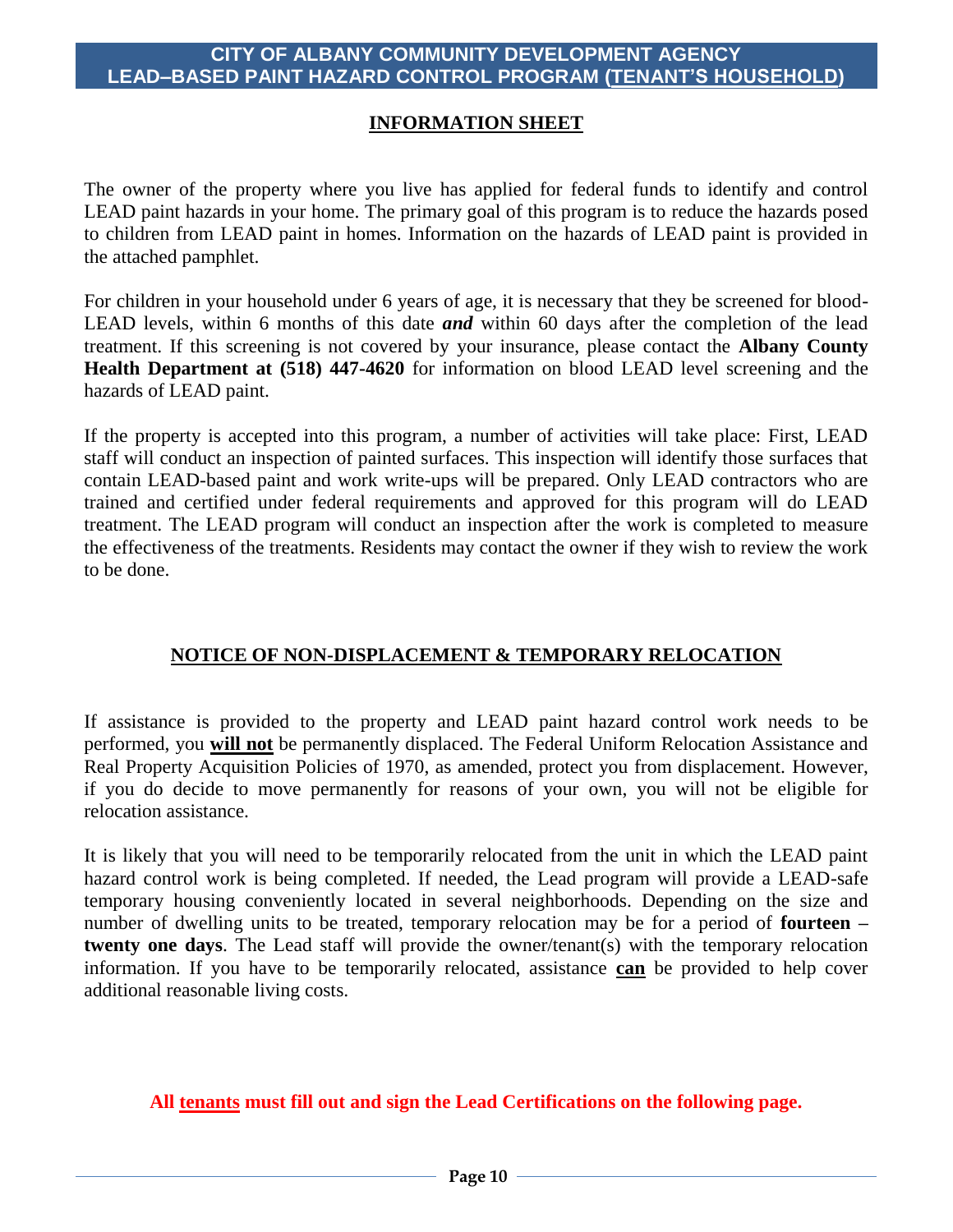#### **LEAD CERTIFICATION PAGE (TENANT'S HOUSEHOLD)**

#### **In order for your application to be considered, you are required to certify the following:**

- 1. I have received a copy of the lead hazard information pamphlet.
- 2. For children in my household under 6 years of age, I agree that I will have them screened for blood-Lead levels within 6 months before this application and within 60 days after completion of the Lead treatment. **(For Lead Reduction Application Only)**
- 3. The Agency is required to report to the U.S. Department of HUD the number of children under age 6 that will be protected in all units receiving LEAD Assistance. Please answer the following questions:

| A. Do you have any <i>children/ grandchildren/ great grandchildren</i> under<br>the age of 6 who spend a significant amount of time visiting? | YES □ | NO H         |
|-----------------------------------------------------------------------------------------------------------------------------------------------|-------|--------------|
| B. Do you <b>babysit</b> for any <i>children under the age of 6</i> ?                                                                         | YES O | $N()$ $\Box$ |
| Do you have any <i>nieces/nephews/cousins or other relatives</i> under<br>the age of 6 who spend a significant amount of time visiting?       | YES   |              |

| Tenant #1 Signature: | Date: |
|----------------------|-------|
|                      |       |
| Tenant #2 Signature: | Date: |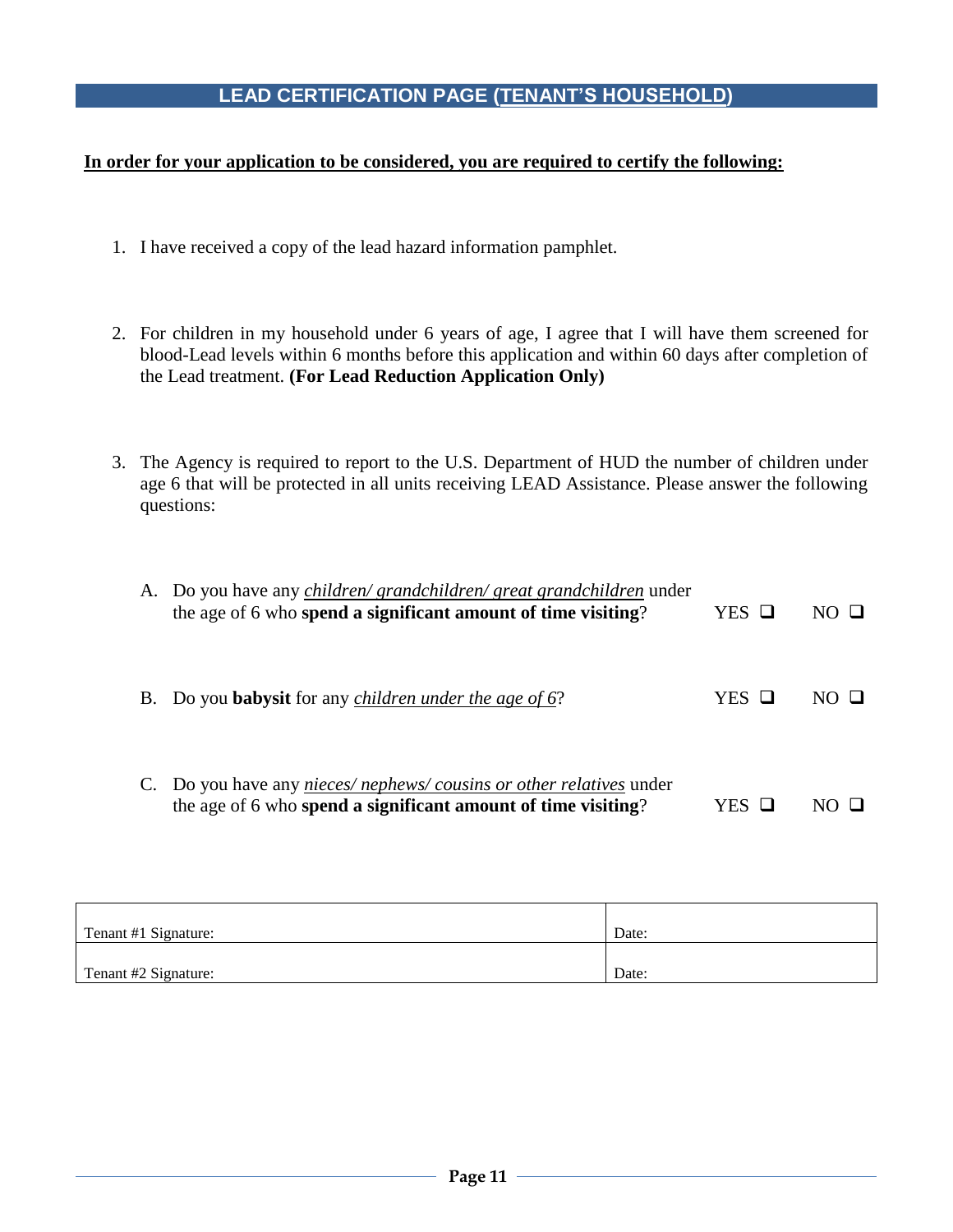I / We, the undersigned, hereby authorize the Albany Community Development Agency and its agents/ employees to obtain, financial, income tax and any additional information necessary to process this application.

I / We also authorize the Social Security Administration to disclose information relative to the amount of my gross benefit to the Albany Community Development Agency.

| Tenant #1:         | Tenant #2:         |
|--------------------|--------------------|
|                    |                    |
| Signature:         | Signature:         |
|                    |                    |
| Date:              | Date:              |
|                    |                    |
| Social Security #: | Social Security #: |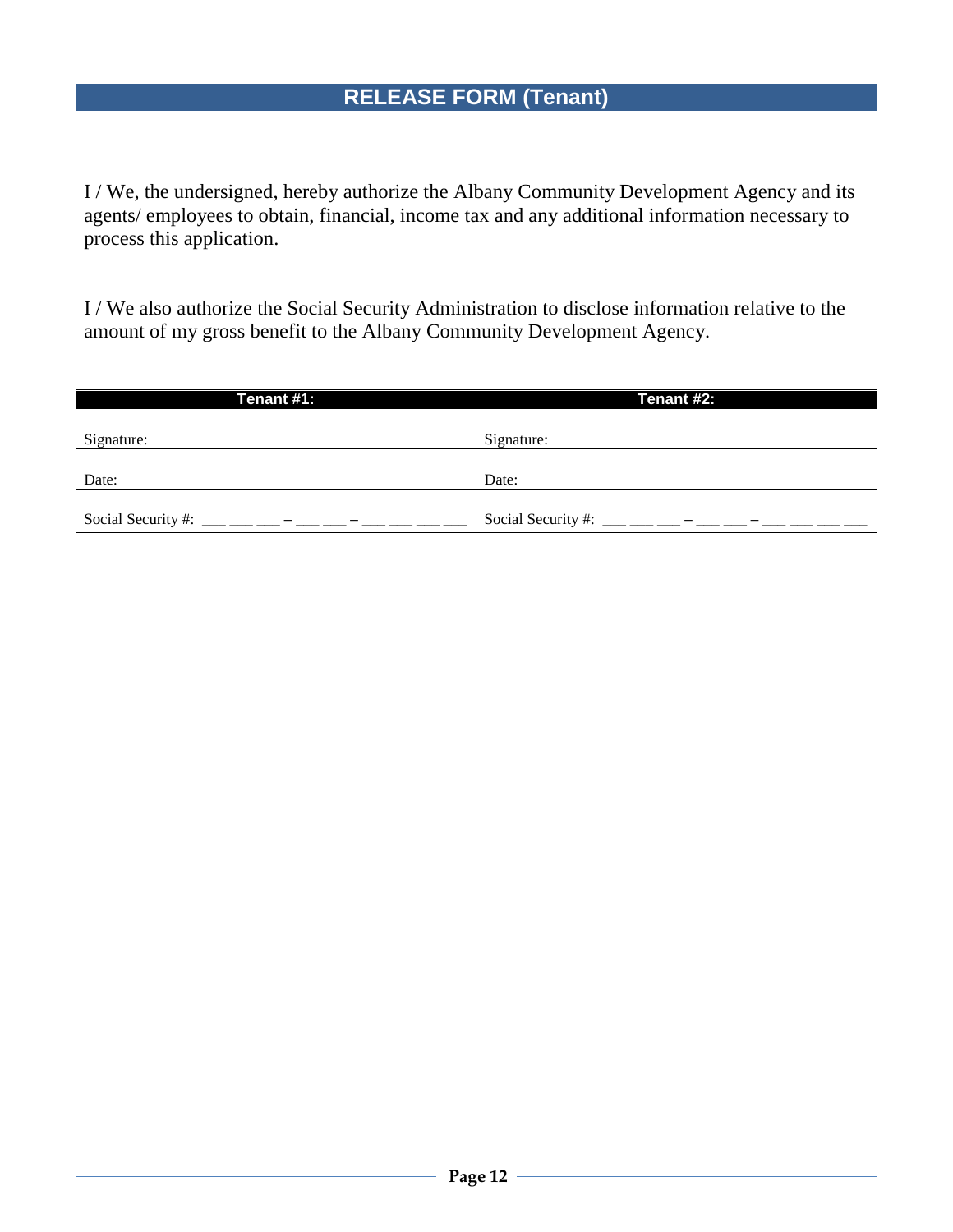#### **MONITORING AND CERTIFICATION AGREEMENT FORM (FOR TENANT ONLY)**

#### **This form must be filled out by each Tenant of the building (one form per unit). Copy/ request extra forms as needed.**

| Unit #: Floor #: $\Box$ Floor #: $\Box$ # of Bedrooms: $\Box$ Is this unit currently occupied? $\Box$ or vacant? $\Box$ |                                           |              |             |                                                        |                 |                                         |
|-------------------------------------------------------------------------------------------------------------------------|-------------------------------------------|--------------|-------------|--------------------------------------------------------|-----------------|-----------------------------------------|
| How much is your monthly rent? \$                                                                                       |                                           |              |             |                                                        |                 |                                         |
| Does rent include heat?<br>$YES$ $\Box$                                                                                 | $NO$ $\Box$                               |              |             | Is your rent paid by Section 8?                        | $YES$ $\square$ | NO $\square$                            |
| $YES$ $\Box$<br>Does rent include electric?                                                                             | NO $\Box$                                 |              |             | Is your rent paid by Social Services?                  | $YES$ $\Box$    | $NO$ $\Box$                             |
| HEAD OF HOUSEHOLD'S TELEPHONE NUMBERS:                                                                                  |                                           |              |             |                                                        |                 |                                         |
| Is this a female head of household with child(ren)?                                                                     |                                           | $YES$ $\Box$ | $NO$ $\Box$ |                                                        |                 |                                         |
| Is anyone over age 61 in this household?                                                                                |                                           | $YES$ $\Box$ | $NO$ $\Box$ |                                                        |                 |                                         |
| Is the head of household or spouse disabled?                                                                            | $YES$ $\Box$                              |              | $NO$ $\Box$ | If yes, list type(s) of disability(-ies) on next line: |                 |                                         |
|                                                                                                                         |                                           |              |             |                                                        |                 |                                         |
| Which of the following do you consider your family to be? (Check <b>ALL</b> that apply)                                 |                                           |              |             |                                                        |                 |                                         |
| $\Box$ Black / African American                                                                                         | $\Box$ White / Caucasian                  |              |             | $\Box$ Hispanic                                        |                 |                                         |
| $\Box$ Asian                                                                                                            | $\Box$ Native Hawaiian / Pacific Islander |              |             |                                                        |                 | $\Box$ American Indian / Alaskan Native |
|                                                                                                                         |                                           |              |             |                                                        |                 |                                         |

HOUSEHOLD COMPOSITION: List the full legal names of all household members. "Household" is defined as all the persons who occupy a housing unit. The occupants may be a single family, one person living alone, two or more families living together, or any other group of related or unrelated persons who share living arrangements.

| <b>Legal Name</b> | Relation to Head   Sex   Age   D.O.B. |  | Soc. Sec. # | <b>Occupation</b> |
|-------------------|---------------------------------------|--|-------------|-------------------|
|                   | <b>SELF</b>                           |  |             |                   |
|                   |                                       |  |             |                   |
|                   |                                       |  |             |                   |
|                   |                                       |  |             |                   |
|                   |                                       |  |             |                   |
|                   |                                       |  |             |                   |
|                   |                                       |  |             |                   |
|                   |                                       |  |             |                   |
|                   |                                       |  |             |                   |
|                   |                                       |  |             |                   |
|                   |                                       |  |             |                   |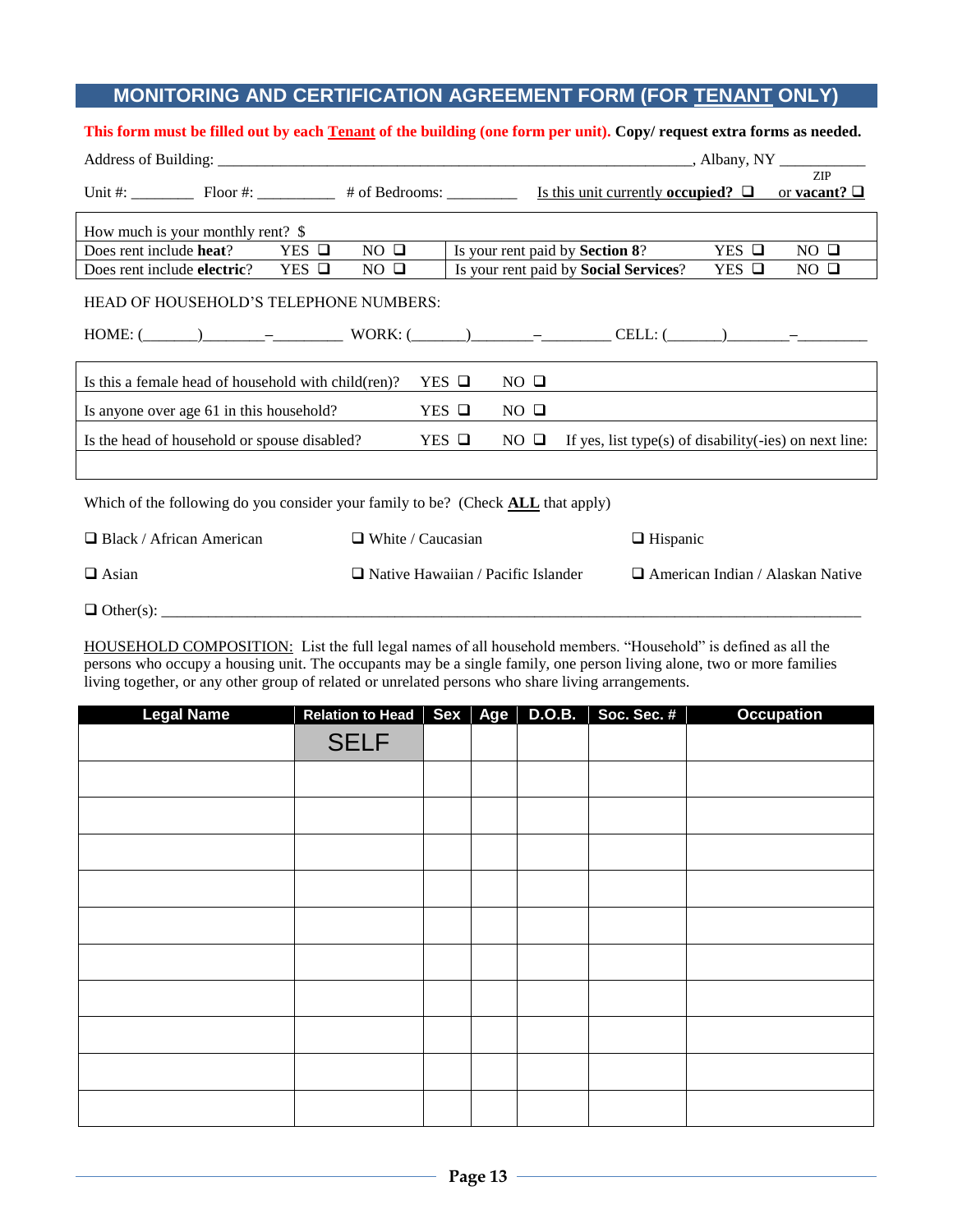#### **INCOME & ASSET INFORMATION (THIS PAGE IS FOR THE TENANT'S HOUSEHOLD ONLY)**

|  |  |  | Tenants, please provide info for everyone receiving income in your household. Copy/ request extra forms as needed. |
|--|--|--|--------------------------------------------------------------------------------------------------------------------|
|--|--|--|--------------------------------------------------------------------------------------------------------------------|

| <b>TYPE OF INCOME</b>              | HOUSEHOLD MEMBER(S) WHO RECEIVE IT | TOTAL ANNUAL AMT. |
|------------------------------------|------------------------------------|-------------------|
| Wages                              |                                    |                   |
| Overtime                           |                                    |                   |
| Commissions                        |                                    |                   |
| Fees                               |                                    |                   |
| <b>Tips</b>                        |                                    |                   |
| <b>Bonuses</b>                     |                                    |                   |
| Unemployment                       |                                    |                   |
| Social Services                    |                                    |                   |
| Net business income                |                                    |                   |
| Cash withdrawal from business      |                                    |                   |
| Disability                         |                                    |                   |
| Social Security                    |                                    |                   |
| Pension                            |                                    |                   |
| Workers' Compensation              |                                    |                   |
| Annuities                          |                                    |                   |
| Insurance policy payment           |                                    |                   |
| Death benefit payments             |                                    |                   |
| Armed Services payments            |                                    |                   |
| Child support                      |                                    |                   |
| Alimony                            |                                    |                   |
| <b>Bank</b> interest               |                                    |                   |
| Dividends                          |                                    |                   |
| Rental income                      |                                    |                   |
| Monetary gifts rec'd on reg. basis |                                    |                   |

| <b>TYPE OF ASSET</b>            | <b>HOUSEHOLD MEMBER(S) WHO OWN IT</b> | <b>TOTAL VALUE</b> |
|---------------------------------|---------------------------------------|--------------------|
| Additional houses / real estate |                                       |                    |
| Stocks, bonds, etc.             |                                       |                    |
| Savings & checking accounts     |                                       |                    |
| Other (specify):                |                                       |                    |

**Under penalties of perjury, I declare that I received the above information, and to the best of my knowledge and belief, it is true and complete for all household members. I hereby authorize the Albany Community Development Agency and its agents/ employees to obtain additional information and verifications as may be necessary.**

| ALL ADULT HOUSEHOLD MEMBERS MUST SIGN BELOW: |              | Date: |
|----------------------------------------------|--------------|-------|
| Adult $#1$ :                                 | Adult $#3$ : |       |
| Adult $#2$ :                                 | Adult #4:    |       |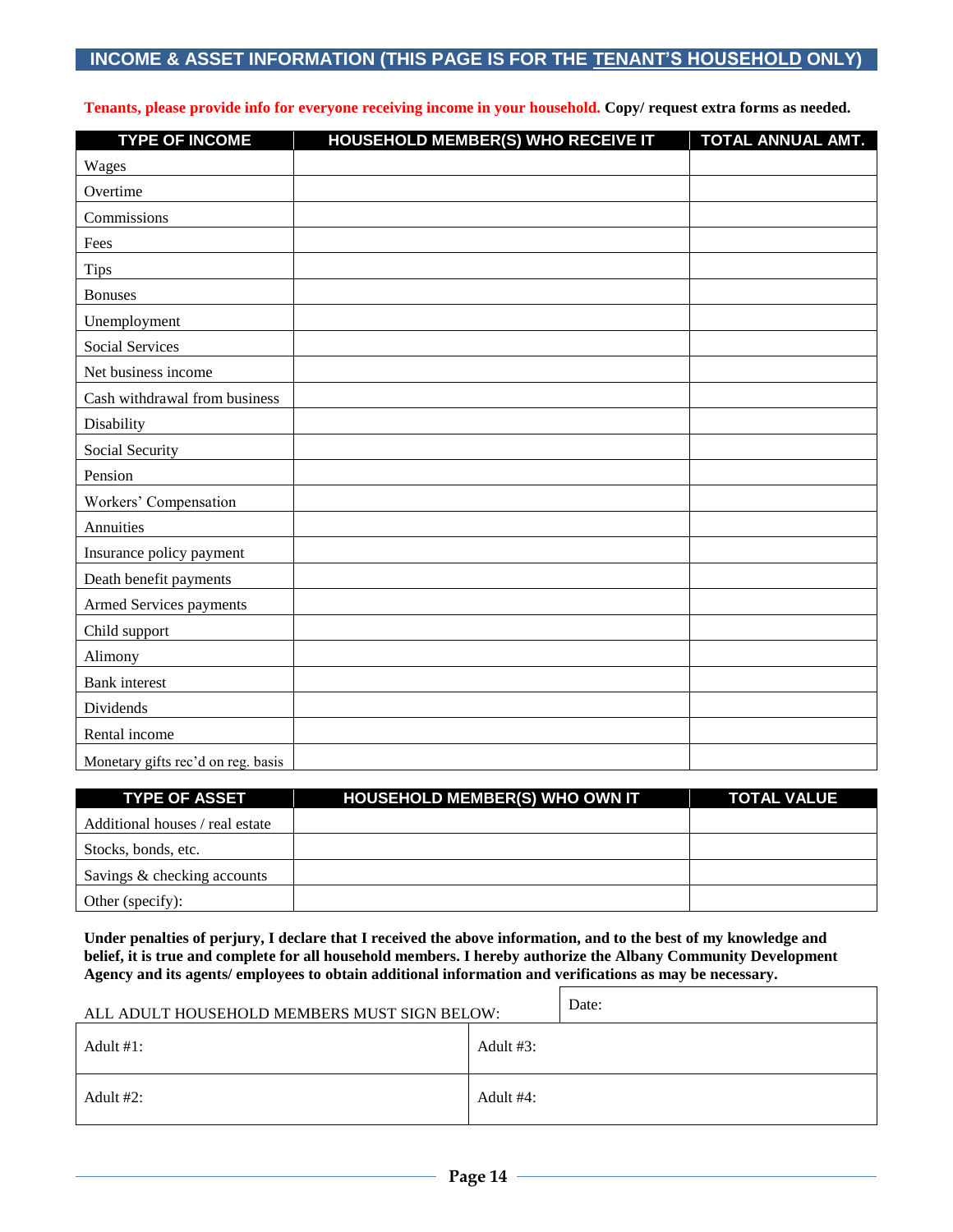#### **CITY OF ALBANY COMMUNITY DEVELOPMENT AGENCY LEAD–BASED PAINT HAZARD CONTROL PROGRAM (TENANT'S HOUSEHOLD)**

#### **INFORMATION SHEET**

The owner of the property where you live has applied for federal funds to identify and control LEAD paint hazards in your home. The primary goal of this program is to reduce the hazards posed to children from LEAD paint in homes. Information on the hazards of LEAD paint is provided in the attached pamphlet.

For children in your household under 6 years of age, it is necessary that they be screened for blood-LEAD levels, within 6 months of this date *and* within 60 days after the completion of the lead treatment. If this screening is not covered by your insurance, please contact the **Albany County Health Department at (518) 447-4620** for information on blood LEAD level screening and the hazards of LEAD paint.

If the property is accepted into this program, a number of activities will take place: First, LEAD staff will conduct an inspection of painted surfaces. This inspection will identify those surfaces that contain LEAD-based paint and work write-ups will be prepared. Only LEAD contractors who are trained and certified under federal requirements and approved for this program will do LEAD treatment. The LEAD program will conduct an inspection after the work is completed to measure the effectiveness of the treatments. Residents may contact the owner if they wish to review the work to be done.

#### **NOTICE OF NON-DISPLACEMENT & TEMPORARY RELOCATION**

If assistance is provided to the property and LEAD paint hazard control work needs to be performed, you **will not** be permanently displaced. The Federal Uniform Relocation Assistance and Real Property Acquisition Policies of 1970, as amended, protect you from displacement. However, if you do decide to move permanently for reasons of your own, you will not be eligible for relocation assistance.

It is likely that you will need to be temporarily relocated from the unit in which the LEAD paint hazard control work is being completed. If needed, the Lead program will provide a LEAD-safe temporary housing conveniently located in several neighborhoods. Depending on the size and number of dwelling units to be treated, temporary relocation may be for a period of **fourteen – twenty one days**. The Lead staff will provide the owner/tenant(s) with the temporary relocation information. If you have to be temporarily relocated, assistance **can** be provided to help cover additional reasonable living costs.

#### **All tenants must fill out and sign the Lead Certifications on the following page.**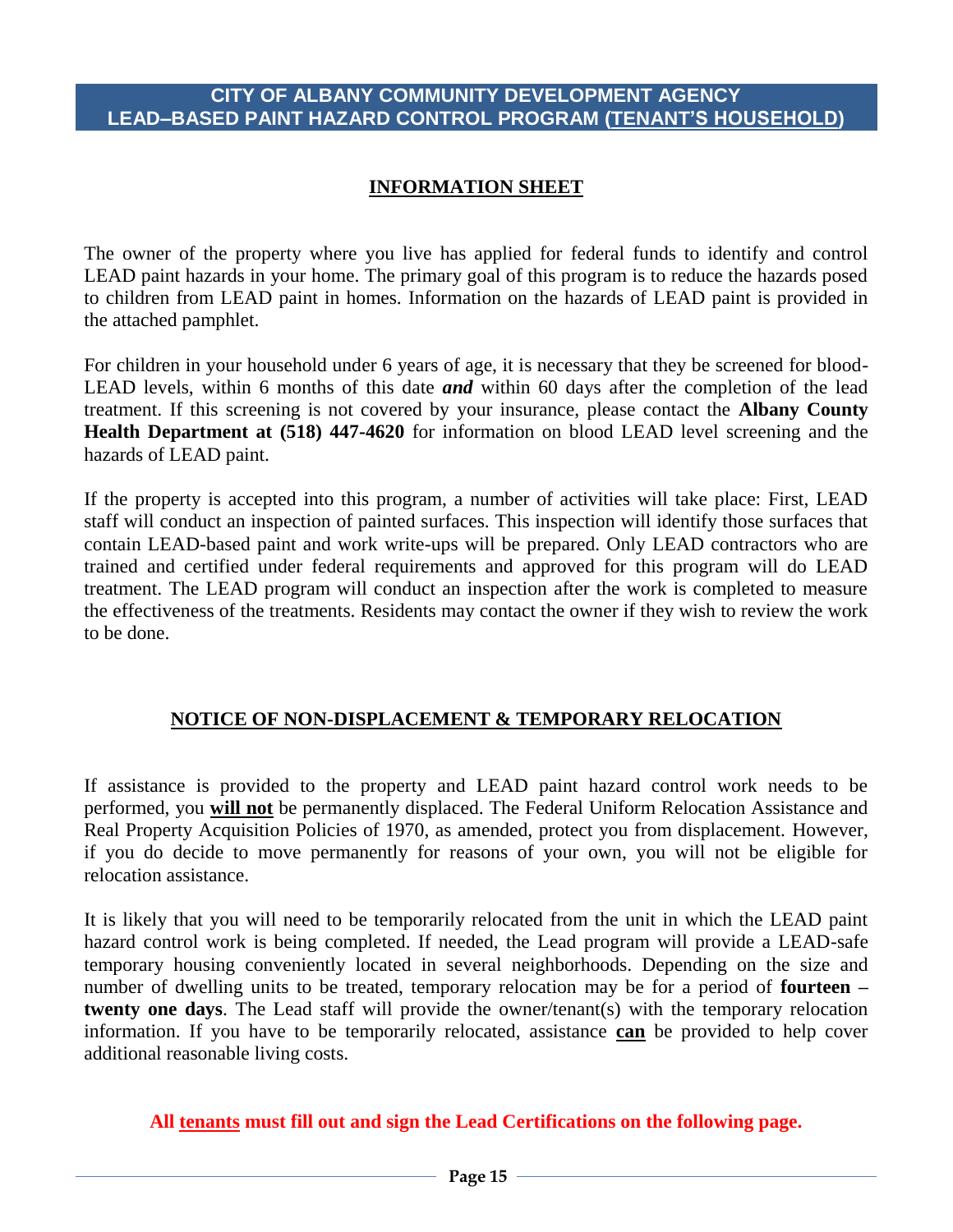#### **LEAD CERTIFICATION PAGE (TENANT'S HOUSEHOLD)**

#### **In order for your application to be considered, you are required to certify the following:**

- 4. I have received a copy of the lead hazard information pamphlet.
- 5. For children in my household under 6 years of age, I agree that I will have them screened for blood-Lead levels within 6 months before this application and within 60 days after completion of the Lead treatment. **(For Lead Reduction Application Only)**
- 6. The Agency is required to report to the U.S. Department of HUD the number of children under age 6 that will be protected in all units receiving LEAD Assistance. Please answer the following questions:

|    | D. Do you have any <i>children/ grandchildren/ great grandchildren</i> under<br>the age of 6 who spend a significant amount of time visiting? | YES 口 | NO H         |
|----|-----------------------------------------------------------------------------------------------------------------------------------------------|-------|--------------|
| Е. | Do you <b>babysit</b> for any <i>children under the age of 6?</i>                                                                             | YES O | $N()$ $\Box$ |
| F. | Do you have any <i>nieces/nephews/cousins or other relatives</i> under<br>the age of 6 who spend a significant amount of time visiting?       | YES   |              |

| Tenant #1 Signature: | Date: |
|----------------------|-------|
|                      |       |
| Tenant #2 Signature: | Date: |